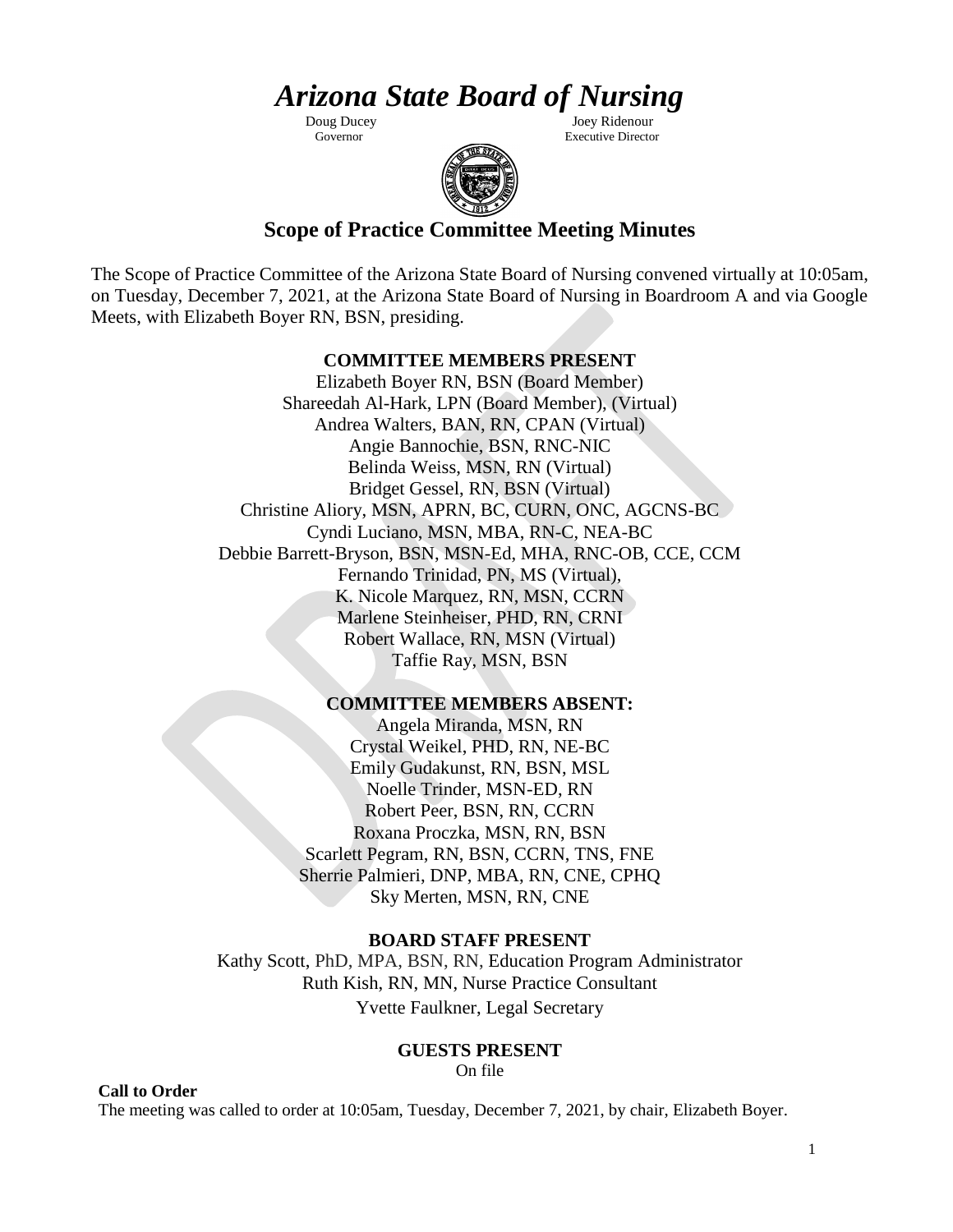| 1.                 | The meeting was called to order at 10:05 A.M., Tuesday, December 3, 2021 by chair,<br>Elizabeth Boyer, Quorum was confirmed with 13 members present (required Quorum<br>$11$ ). |  |
|--------------------|---------------------------------------------------------------------------------------------------------------------------------------------------------------------------------|--|
|                    |                                                                                                                                                                                 |  |
| 2.                 | <b>Introduction/Welcome</b>                                                                                                                                                     |  |
| <b>Present:</b>    | Introduction of New Scope of Practice Committee Members and Board Staff (Discussion)                                                                                            |  |
|                    | Elizabeth Boyer and Dr. Scott welcomed new and returning members. Dr. Scott provided an<br>overview of the new committee processes.                                             |  |
|                    |                                                                                                                                                                                 |  |
| 3.                 | <b>Approval of Minutes - June 1, 2021</b>                                                                                                                                       |  |
| <b>Motion:</b>     | Aliory motioned, Boyer seconded, and it was unanimously carried to approve the minutes of<br>June 1, 2021, as presented.                                                        |  |
| Follow-up:         | Place on website                                                                                                                                                                |  |
|                    |                                                                                                                                                                                 |  |
| 4.                 | Review of Arizona Open Meeting Laws, Emma Mamaluy/Joey Ridenour                                                                                                                 |  |
| <b>Documents:</b>  | AZBN - Ten Board Committee Questions & Answers on Open Meeting Laws shared with<br>participants.                                                                                |  |
| Follow-up:         | No follow-up required.                                                                                                                                                          |  |
|                    |                                                                                                                                                                                 |  |
| 5                  | New Committee & Sub-committee Structure and Schedule (Information Only)                                                                                                         |  |
| <b>Discussion:</b> | Dr. Scott presented the scheduled meetings for 2022.                                                                                                                            |  |
| Follow-up:         | Dr. Scott will review proposed dates and determine if adjustments can be made to maximize<br>member attendance.                                                                 |  |
|                    |                                                                                                                                                                                 |  |
| 6                  | List of Advisory Opinions Reviewed at the July 22-23, 2021, Board Meeting<br>(Information Only)                                                                                 |  |
|                    | Ventilator and Tracheostomy Care: The Role of the LPN (Not Approved)<br>a.                                                                                                      |  |
|                    | Cardiac Electrophysiology Related Procedures Performed by RN's<br>$\mathbf{b}$ .<br>(Approved)                                                                                  |  |
|                    | Intubation: Endotracheal and the Use of Advanced Airway Devices: The<br>c.<br>Role of the RN (Approved)                                                                         |  |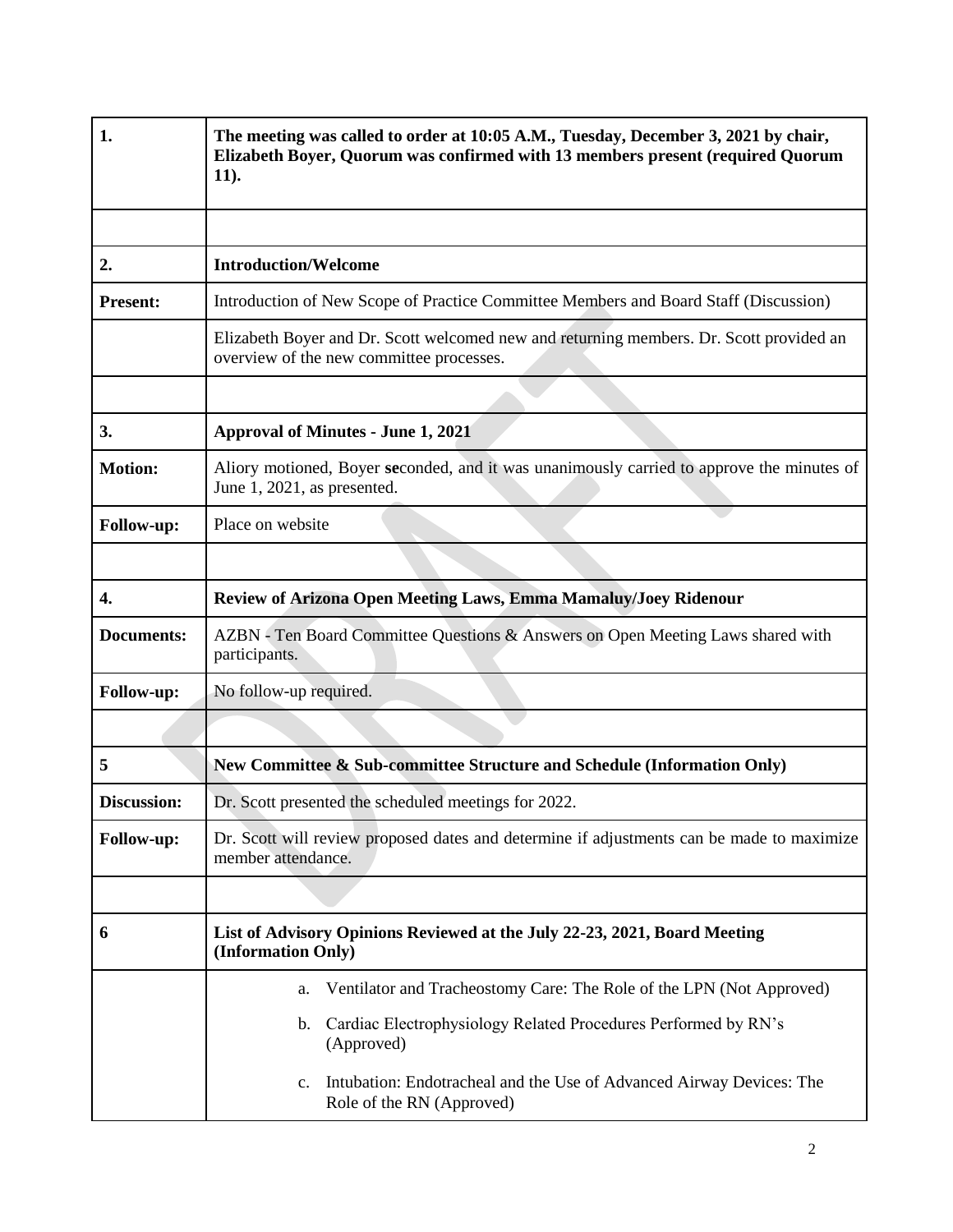|   | d.             | Ketamine Administration (Approved)                                                                                                    |
|---|----------------|---------------------------------------------------------------------------------------------------------------------------------------|
|   | e.             | Sedation: Deep Moderate & Palliative (Approved)                                                                                       |
|   | f.             | Wound Care & Conservative Sharp wound Debridement: The Role of the RN<br>& LPN (Approved)                                             |
|   | g.             | Immunization Administration Using a Nursing Protocol (Approved)                                                                       |
|   | h.             | Supervision of LPN by RN (Retired at the 6/5/2020 Board meeting)                                                                      |
|   |                |                                                                                                                                       |
| 7 |                | <b>Review of Existing Assigned Advisory Opinions (Discussion/Recommendation)</b>                                                      |
|   | a.             | Ventilator and Tracheostomy Care: The Role of the LPN (Returning from<br>July 2021 Board) - Angie Bannochie                           |
|   |                | Discussion led by Bannochie.                                                                                                          |
|   |                | Boyer motioned, Steinheiser seconded and it was approved to submit to the<br>Board for approval.                                      |
|   |                | b. Ultrasounds, Limited OB GYN and Reproductive - Debbie Barrett-Bryson,<br>Taffie Ray, Noelle Trinder                                |
|   |                | Discussion led by D. Barrett-Bryson.                                                                                                  |
|   |                | Boyer motioned, Trinidad seconded and it was approved to submit to the<br>Board for approval with minor revision.                     |
|   | $\mathbf{c}$ . | Delegation of Nursing Tasks by RN/LPN - Sherrie Palmieri, Marlene<br>Steinheiser, Cyndi Luciano, Bridget Gessel                       |
|   |                | Discussion led by Steinheiser.                                                                                                        |
|   |                | Boyer motioned, Weiss seconded and it was approved to submit to the Board<br>for approval with the addition of delegation flow chart. |
|   | d.             | Infusion Therapy with Subcutaneous Infusion - Marlene Steinheiser, Noelle<br>Trinder, Scarlett Pegram                                 |
|   |                | Discussion led by Steinheiser.                                                                                                        |
|   |                | Original AO was retired and replaced by infusion therapy; the role of the<br>LPN. Recommended for Board approval.                     |
|   |                | Boyer motioned, Luciano seconded and it was approved to submit to the<br>Board for approval with minor revisions.                     |
|   | e.             | Accepting, Transcribing and Reviewing Orders.                                                                                         |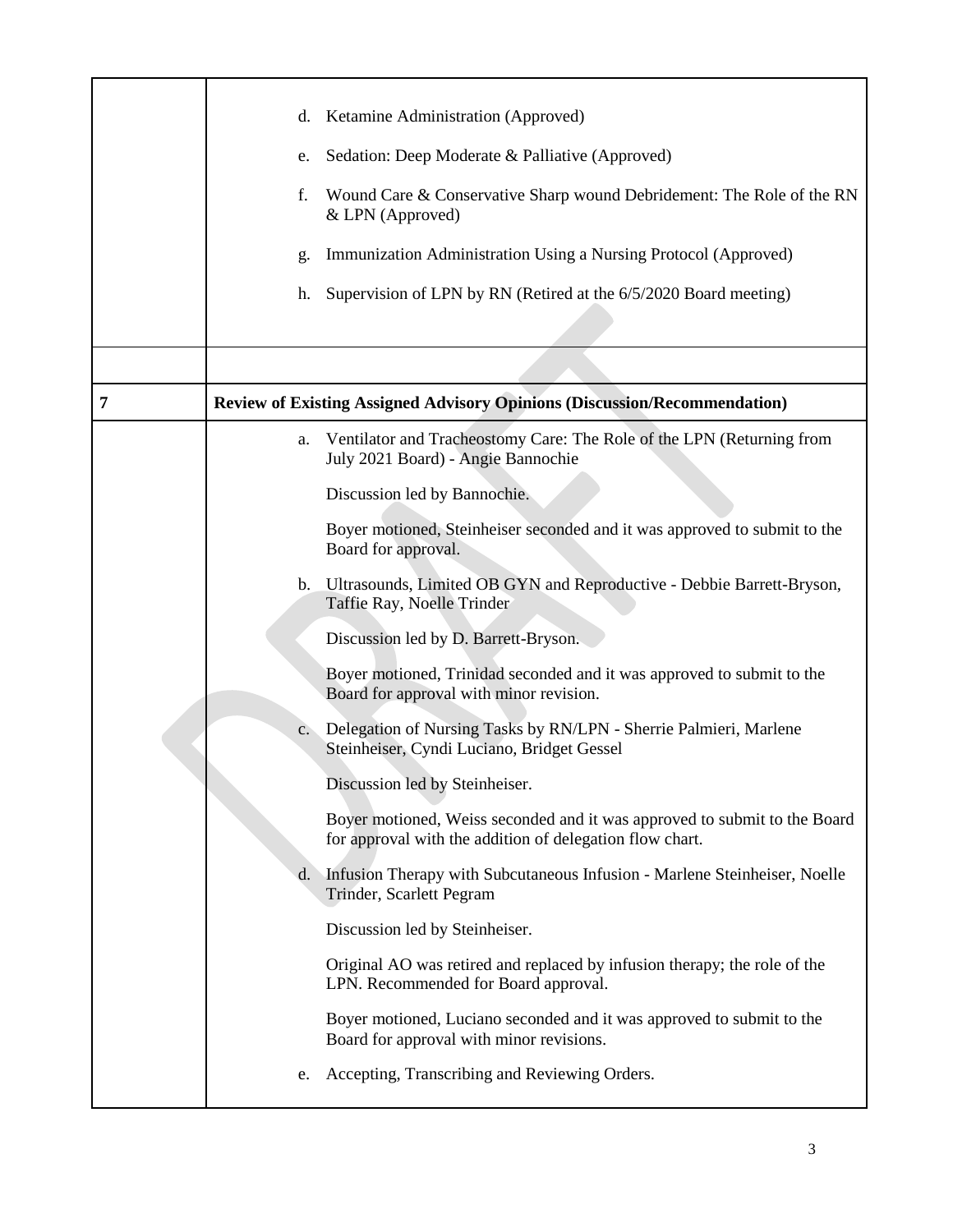|    | Last reviewed in 2019, not reassigned at this point in time.                                           |
|----|--------------------------------------------------------------------------------------------------------|
|    | Administration of Intrapleural Medications.<br>f.                                                      |
|    | Last reviewed in 2019, not reassigned at this point in time.                                           |
|    | Supervision of LPN by RN (information only).<br>g.                                                     |
|    | Retired at the June 5, 2020 Board meeting.                                                             |
|    | Auricular Acupuncture (Timed for 12pm) (Received).<br>h.                                               |
|    | Wallace began the discussion, with guests Dr. Mardian and Marcie Newman<br>RN, present at the meeting. |
|    | Boyer motioned, seconded Luciano and Wallace recommended for Board<br>approval with minor revisions.   |
|    | Endoscopic Procedures: The Role of the RN/LPN (Received).<br>i.                                        |
|    | Will be reviewed at next meeting by Andrea Walters.                                                    |
|    |                                                                                                        |
| 8  | <b>Review of New Draft Advisory Opinions or FAQs (Discussion/Recommendation)</b>                       |
|    | Draft Advisory Opinion: Complementary Alternative Therapies in the<br>a.<br>Practice of Nursing.       |
|    | Assigned to Robert Wallace as the lead with Shareedah Al-Hark, Belinda<br>Weiss and Bridget Gessel.    |
|    | Draft FAQs: Compounding versus Preparation of Medication<br>$\mathbf{b}$ .                             |
|    | Boyer motioned, Marquez seconded approval.                                                             |
|    |                                                                                                        |
| 9  | <b>Request for new advisory opinions</b>                                                               |
|    | No requests or recommendations for new advisory opinions at this time.                                 |
|    |                                                                                                        |
|    |                                                                                                        |
| 10 | <b>Advisory Opinions to be Assigned (Discussion/Recommendation)</b>                                    |
|    | External Ventricular Drain Management<br>a.                                                            |
|    | It was determend that Emily Gudakunst was the lead and will be reviewed at                             |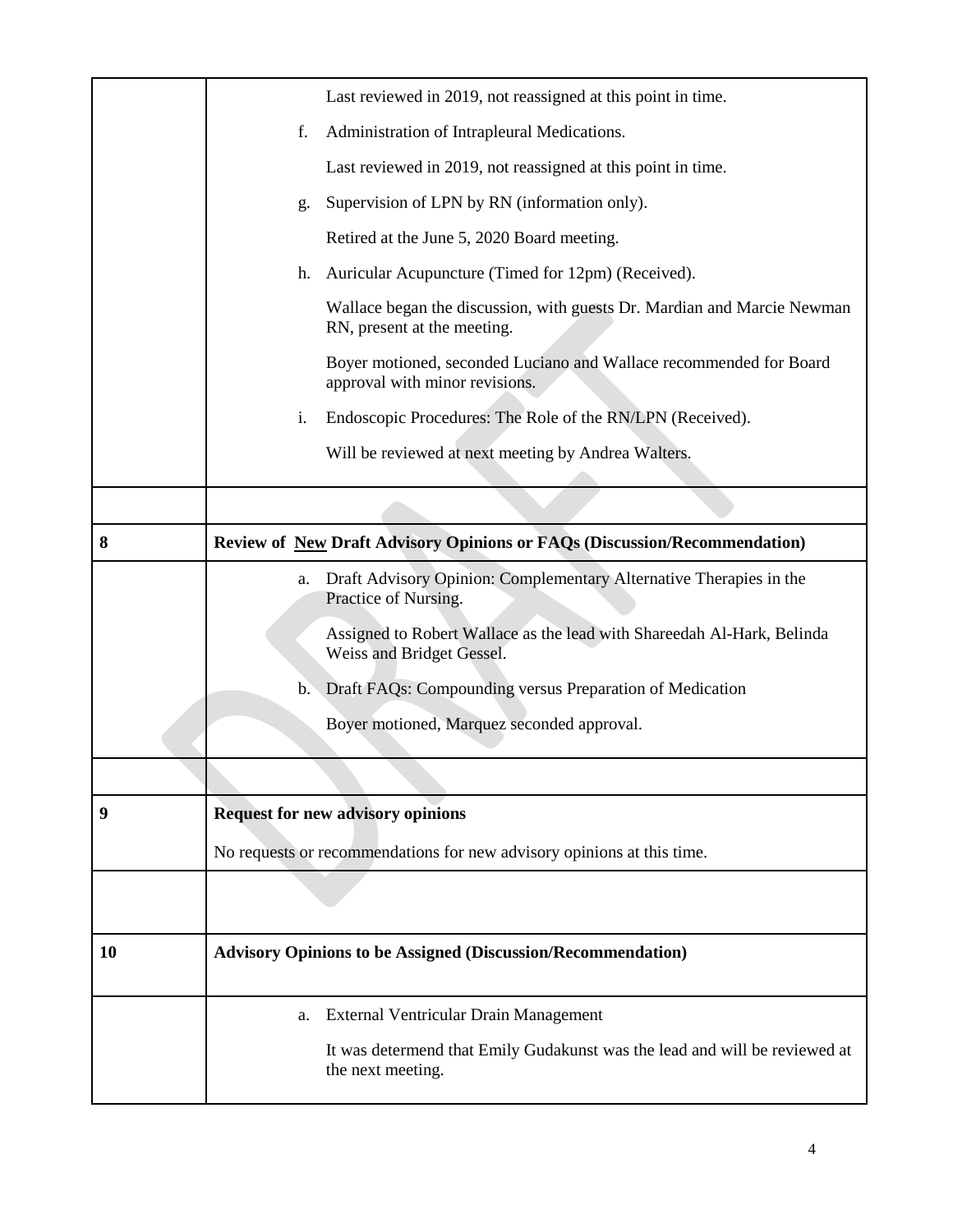|                    | $\mathbf{b}$ .                                                     | Contrast Media Injection into Coronary Arteries                                                                                                                                                                                                                                                                                                           |
|--------------------|--------------------------------------------------------------------|-----------------------------------------------------------------------------------------------------------------------------------------------------------------------------------------------------------------------------------------------------------------------------------------------------------------------------------------------------------|
|                    |                                                                    | Assigned to Crystal Weikel as lead with Nicole Marquez, Robert Peer and<br>Scarlett Pegram.                                                                                                                                                                                                                                                               |
|                    | c.                                                                 | Apheresis Donor: Role of the LPN                                                                                                                                                                                                                                                                                                                          |
|                    |                                                                    | Assigned to Belinda Weiss as lead, Robert Wallace, Marlene Steinheiser and<br>Bridget Gessel.                                                                                                                                                                                                                                                             |
|                    | d.                                                                 | Local Anesthetic Agents, Infiltration: Role of the Nurse                                                                                                                                                                                                                                                                                                  |
|                    |                                                                    | Assigned to Abdrea Walters as lead and Taffie Ray.                                                                                                                                                                                                                                                                                                        |
|                    | e.                                                                 | Hemodialysis: Role of the LPN                                                                                                                                                                                                                                                                                                                             |
|                    |                                                                    | Assigned to Angela Miranda as lead with Robert Wallace.                                                                                                                                                                                                                                                                                                   |
|                    | f.                                                                 | Administration of tPA and DNase via Pigtail or Chest Tube (<15Fr) for<br>Pleural Effusion/Empyema                                                                                                                                                                                                                                                         |
|                    |                                                                    | It was determined that this was retired and replaced by "Administrations of<br>Intrapleural Medications" last reviewed in 2019 and will not be reassigned at<br>this time.                                                                                                                                                                                |
|                    |                                                                    |                                                                                                                                                                                                                                                                                                                                                           |
| 11                 |                                                                    | <b>Use of AZBN Scope of Practice Committee Google Shared Drive (Discussion)</b>                                                                                                                                                                                                                                                                           |
|                    | Dr. Scott reviewed the use of the Google drive for committee work. |                                                                                                                                                                                                                                                                                                                                                           |
| <b>Discussion:</b> |                                                                    |                                                                                                                                                                                                                                                                                                                                                           |
| Follow-up:         | None                                                               |                                                                                                                                                                                                                                                                                                                                                           |
|                    |                                                                    |                                                                                                                                                                                                                                                                                                                                                           |
| 12                 |                                                                    | <b>Suggested Topics for Future Discussion (Discussion/Recommendation)</b>                                                                                                                                                                                                                                                                                 |
| <b>Discussion:</b> |                                                                    | Accountability was a topic raised by members. Members expressed frustration with<br>accountability within the workgroups in the past. Dr. Scott stated that the goal is to create a<br>more efficient structure and processes for the committee and subcommittees to get the work<br>done. Once that's in place, accountability issues will be addressed. |
|                    |                                                                    | Shareedah asked if a board staff person will be available to assist the committee members<br>through the process. Dr. Scott stated that she and Faulkner were there to assist the members.                                                                                                                                                                |
| Follow-up:         |                                                                    | Dr. Scott will continue discussions of accountability in the upcoming meetings.                                                                                                                                                                                                                                                                           |
|                    |                                                                    |                                                                                                                                                                                                                                                                                                                                                           |
| 13                 |                                                                    | Next Scope of Practice Committee Meeting is March 15, 2022, at 10:00am<br>and will be preceded by Scope of Practice Work Group Meetings (Sub Committees) on<br>January 25, 2022, times TBD.                                                                                                                                                               |